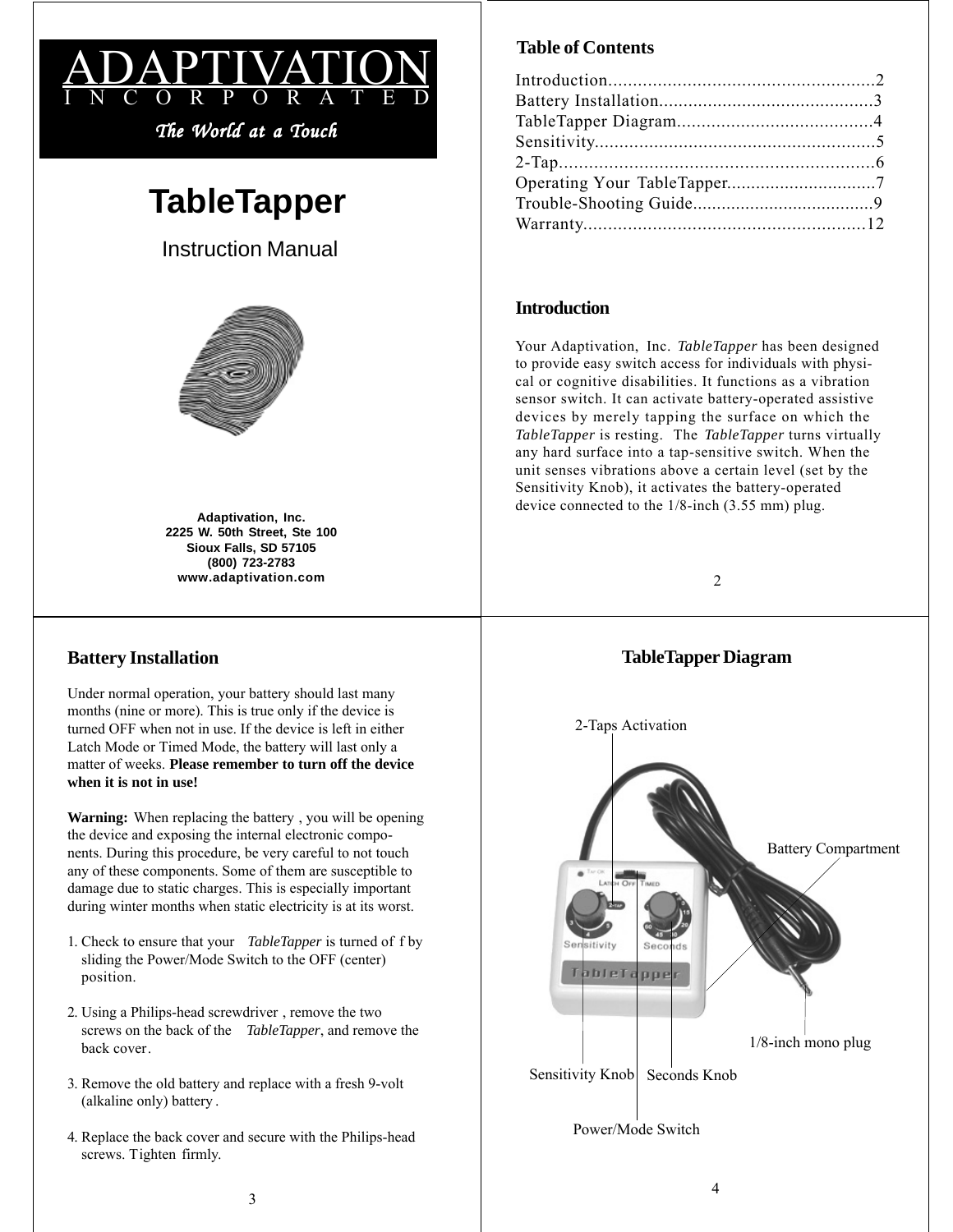## **Sensitivity**

The Sensitivity Knob controls the sensitivity of the *TableTapper* circuitry. The sensitivity increases as the knob is moved counter-clockwise. Setting #5 is the most sensitive, while setting  $#1$  is the least sensitive. On  $#5$ , the very slightest tap will activate the device. On setting #1, a heavy tap or even a fist pound will be required.

**Important Notice:** The type of surface on which the *TableTapper* is placed will afect the sensitivity. A heavy, oak desk is very sturdy and does not easily transmit vibrations across the surface of a desk. A metal or wood tray will more readily transmit vibrations from your finger to the *TableTapper*.

On one end of the continuum would be to set your TableTapper on the ground or concrete surface. It will take much more effort to activate it. On the other end of the continuum would be a metal wheelchair tray or metal file cabinet. Such surfaces are high reactive to your finger taps, and will vibrate well. Keep in mind the type of surface on which the *TableTapper* will be placed, and adjust the Sensitivity Knob accordingly. You can also increase the *TableTapper* sensitivity by removing the four rubber bumper feet, on the bottom, but you will lose the skid protection that the bumpers provide.

See the next section for a description of 2-Taps Activation.

5

## **Operating your TableTapper**

The *TableTapper* is sensitive primarily to high frequency vibrations (i.e. tapping with knuckles or fingernails) and will not typically activate when the table is lightly jiggled or bumped. If the jiggling or bumping causes the table to hit the wall or other rigid objects then the *TableTapper* will sense this and activate the adapted device.

The *TableTapper* will operate in one of two modes:

- 1. Latch Mode: One tap causes the *TableTapper* to turn the assistive device ON. A second tap turns the assistive device OFF.
- 2. Timed Mode: The *TableTapper* will activate the device for a period of 1 to 60 seconds, depending on the setting of the Timer Knob.

### To operate the *TableTapper*:

- 1. Make sure a fresh battery is installed.
- 2. Plug the *TableTapper* cord into the switch-adapted device to be controlled.
- 3. Slide the Power/Mode Switch to the desired setting, either Latch or Timed.

## **2-Tap**

Occasionally, your student or client may accidentally bump the surface on which the *TableTapper* is resting, causing unwanted activations. 2-Tap activation can be used to address this problem. To use 2-Tap activation, turn the Sensitivity Knob to the '2-Taps' position. With 2-Tap activation, the user is required to tap twice within a two-second period. If the *TableTapper* detects a single tap, but not a second tap within two seconds, then nothing will happen. If a second tap occurs within two seconds of the first tap, then the *TableTapper* will activate the toy or other device that the *TableTapper* is controlling. The mode of activation will be Latch or Timed, depending on the Power/Mode Switch (see the next section).

The sensitivity of the *TableTapper* will be fixed at about the equivalent of the Sensitivity Knob set at '3'. Medium-light taps should be recognized.

If the two taps are very close in proximity, the *TableTapper* may not recognize it as two separate taps, but as a single, heavy tap or fist pound. Another tap within two seconds of the first, single tap will activate the device.

6

## **Operating yourTableTapper, cont'd.**

- 4. If using Timed Mode, adjust the Timing Knob to the desired time, 1 to 60 seconds.
- 5. Set the Sensitivity Knob to the desired setting. Keep in mind the surface on which the *TableTapper* is resting and the ability of the student or client. Periodic adjustments may have to be made as the student gets more proficient or fatigued.
- 6. Return the Power/Mode Switch to the OFF position when you are not using your *TableTapper*.

**Note:** Signal-to-noise ratio is the strength of one's finger tap relative to unwanted vibrations coming from elsewhere. It is desirable to have a high signal to noise ratio. In such a case, there will be very little difference (noise) from unintentional movement, and the student will generate consistent, willful taps (signal). A low signal to noise ratio can result in poor performance (false positives and/or false negatives). An example of this is the situation where the *TableTapper* is placed on a wheelchair tray. The user's motor skills allow for only very light taps, but he frequently coughs. The coughing activates the *TableTapper,* so the sensitivity needs to be lowered. Then, the problem is that he cannot activate the *TableTapper* with a finger tap because he cannot tap hard enough.